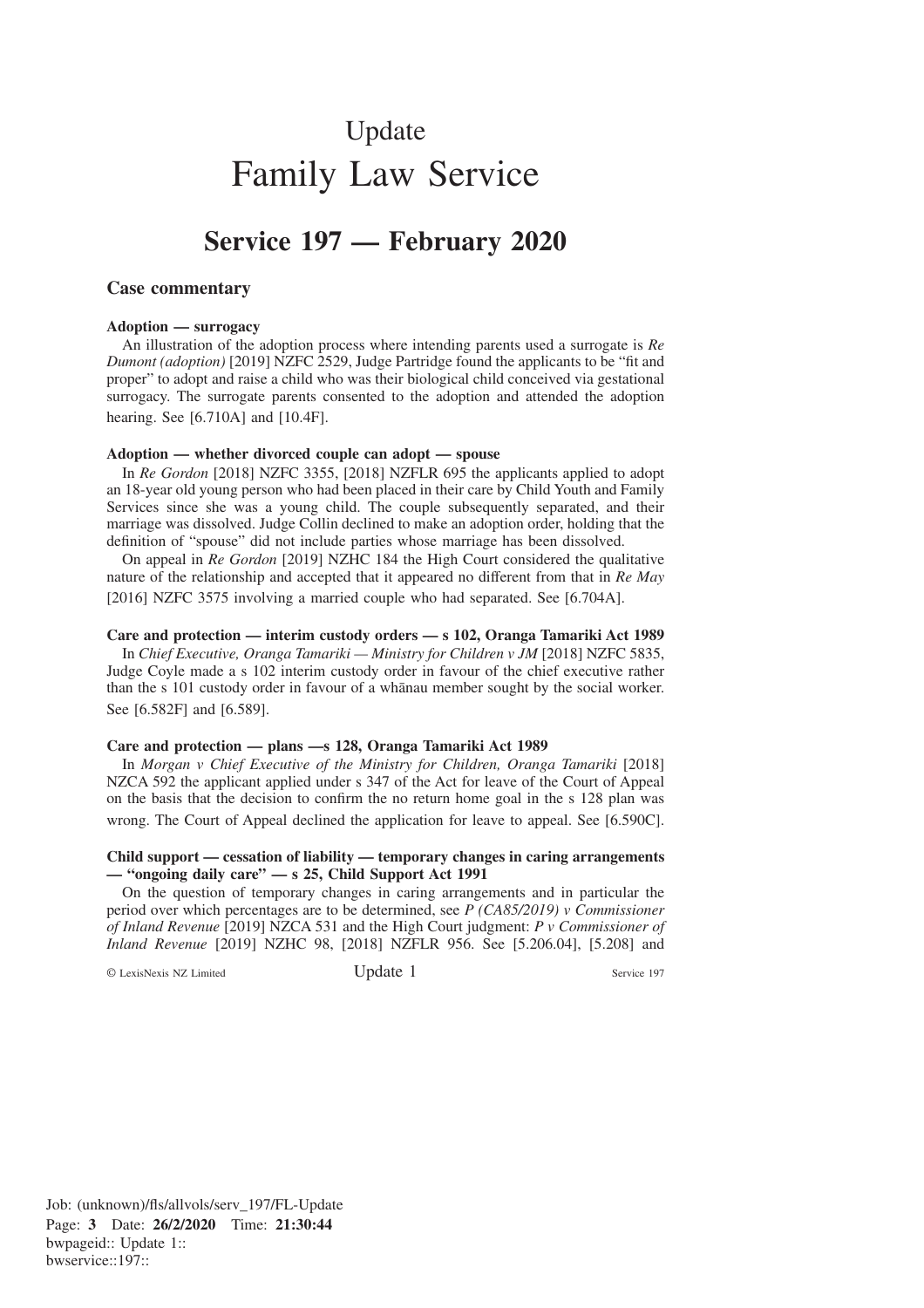[5.215].

## **Child support — ground for departure orders — parent's own necessary commitments — s 105(2), Child Support Act 1991**

In *Pratt v Horne* [2019] NZFC 4550, the parties had a relationship business debt and hardly any relationship property. The father (the liable parent) took on the whole payment of the debt. Judge Strettell accepted that the situation amounted a good ground for a departure and that the circumstances were special. See [5.235.02], [5.235.04], [5.237.02] and [5.245].

## **Family protection — grandchildren**

Sexual offending against a grandchild will heighten the moral duty owed by the deceased to that grandchild: *Knight v Hunt* [2019] NZFC 4406. See [7.904.04].

## **Family protection — extension of time**

An extension of time was allowed for the filing of proceedings where a claimant had previously been sexually abused the deceased: *Knight v Hunt* [2019] NZFC 4406. See [7.908.02].

## **Family protection — costs**

A refusal to mediate cannot necessarily be attributed to an unreasonable attitude on the part of a litigant in the determination of appropriate costs: *Le Couteur v Norris* [2019] NZHC 2075. See [7.915].

## **Family violence — breach of protection order — psychological abuse**

*Kavanagh v R* [2019] NZHC 1747, [2019] NZFLR 115. In a breach of protection order case, the father visited his sons' school to talk to the principal and teachers. The visit was held not to amount to psychological abuse. The father was however convicted and discharged for visiting the school where his sons were present without their permission. See [7.608.01] and [7.627].

## **Family violence — breach of protection order — psychological abuse — Hague Convention**

*Police v Hawley* [2019] NZDC 11552 was a breach of protection order case. The defendant took the children back to their overseas country of origin for two months and returned only when the mother began Hague Convention proceedings. It was held that, as the mother had not been given an opportunity to agree to the trip, "she would clearly have been distressed by the circumstances". This amounted to psychological abuse. See [7.608.01].

## **Family violence — grounds for protection order — necessary for protection**

In *KFW v KBW* [2019] NZHC 2621 Jagose J the following matters into account in granting a final protection order: the previous pattern of violence, the turbulent relationship, the applicant's vulnerability, ongoing contact with the children, and the respondent's resistance to attending a programme. While "finely balanced", he concluded

that the order was necessary. See [7.615.02].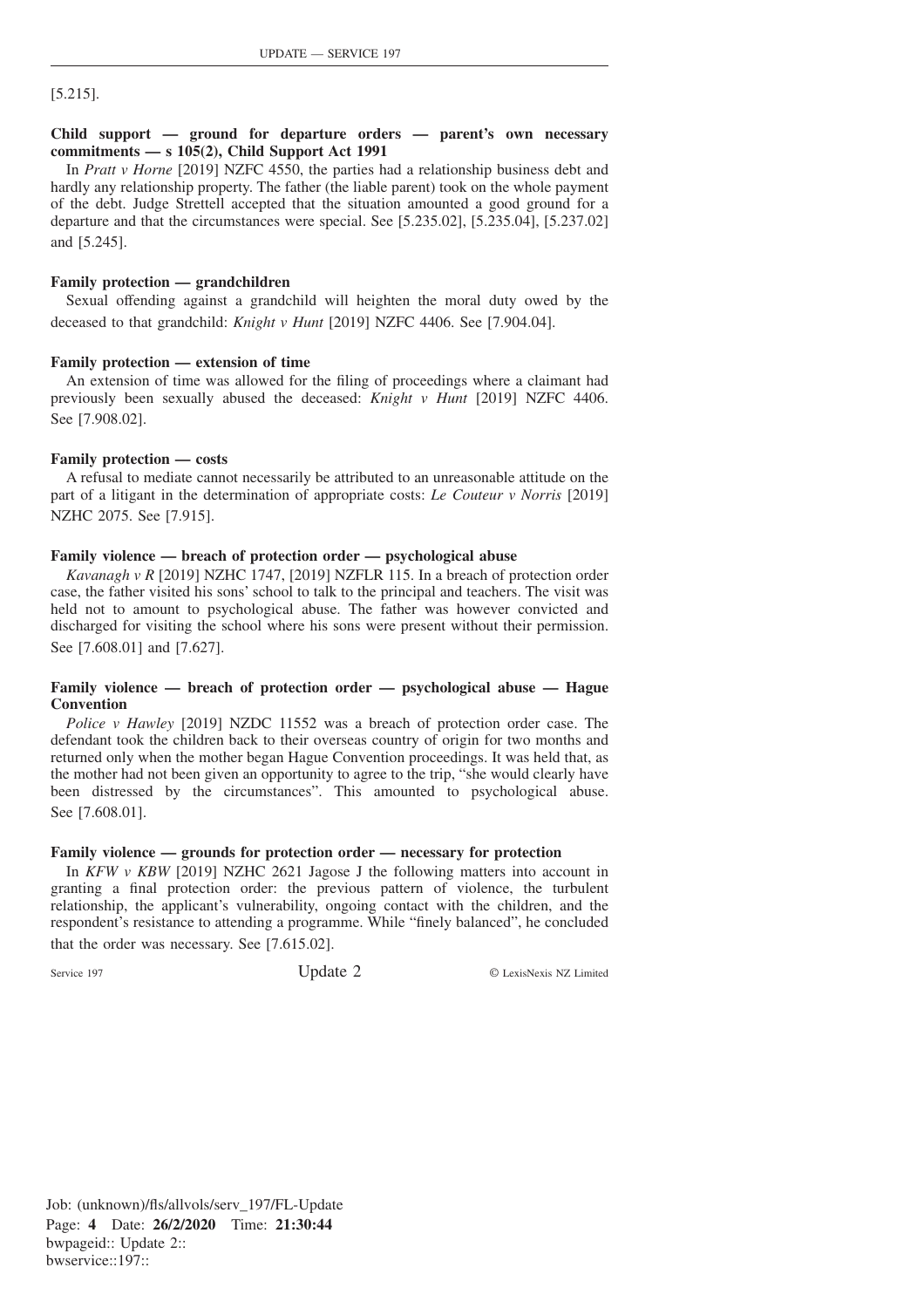#### **Family violence — direction to attend non-violence programme**

In *A v G* [2019] NZHC 2404, [2019] NZFLR 195, a protection order had been granted by consent but the respondent objected to attending a programme. The only real ground that the respondent advanced was a denial of the allegations. According to the Judge, this should have been dealt with by way of appeal rather than challenging the direction to attend a programme. See [7.624].

#### **Family violence — Police safety order — habeas corpus**

In *Re Soroka* [2019] NZHC 2618, a man unsuccessfully invoked the Habeas Corpus Act 2001 after having been issued with a Police safety order. However, Powell J rejected the claim saying that the Act is concerned with detention or imprisonment, which are not present in respect of a Police safety order. See [7.629.07].

#### **Family violence — evidence — overlap with Care of Children Act 2004**

In *Taylor v Taylor* [2019] NZHC 1095, the father appealed against a final protection order claiming that the mother was using the order to alienate the children from him and to frustrate contact. Churchman J refused to admit evidence such as a psychological report under s 133 of the Care of Children Act 2004 on the basis that it was more relevant to 2004 Act proceedings than family violence. See [7.648].

## **Guardianship — appointment of guardian — biological parent**

In *Watt v Tindall* [2016] NZFC 3280, Judge Black appointed the biological father a guardian and his ex-partner an additional guardian. See [6.202.01].

#### **Guardianship — removal of guardian**

In *Brooks v Ropata* [2016] NZFC 1385, Judge Brown refused to remove the father as a guardian of a four-year-old boy, despite the father agreeing to the removal. See [6.204.02].

#### **Guardianship — disputes between guardians — education**

In *Cavanagh v Cavanagh* [2017] NZHC 1546, Judge Hinton ruled that a seven-year-old child attend a third school not considered by either parent. See [6.206.04].

#### **Guardianship — disputes between guardians — education**

In *Mangan v Rossborough* [2019] NZFC 157, Judge Partridge held that the children of intermediate-school age should attend a non-denominational school. See [6.206.04].

#### **Guardianship — contempt of Court for disregarding guardianship order**

In *Horton v Burke* [2018] NZFC 5094 a mother was held to be in contempt of Court for disregarding a guardianship order, applying the principles in *KLP v RSF* [2009] NZFLR 833. See [6.208].

#### **Guardianship of the Court — newborn born overseas**

In *S v Family Court of Auckland* [2018] NZFC 2313, a newborn was placed under the guardianship of the Court due to the mother's long-standing mental health issues and substance abuse. The mother has already had five children removed by Oranga Tamariki. The mother and her partner had fled to Guam prior to the sixth child's birth. The child was

© LexisNexis NZ Limited Update 3 Service 197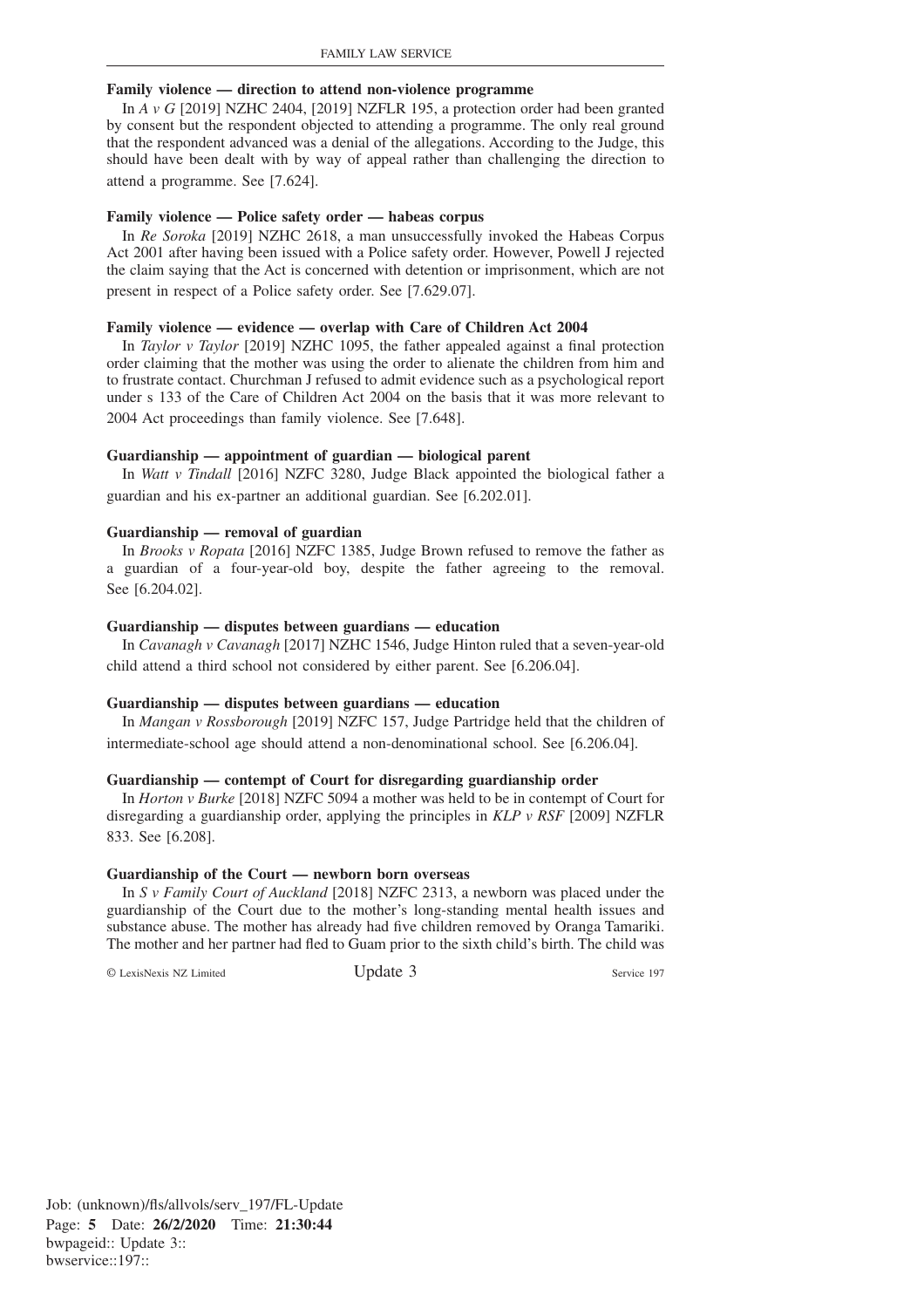subsequently born in Guam, however obtained New Zealand citizenship by virtue of her parent's citizenship. This status gave the Family Court the right to place the child under its guardianship following the child's birth. See [6.310].

## **Guardianship of the Court — medical treatment**

In *Re Dee; A District Health Board v Dee* [2015] NZHC 304 Judge Edwards placed a HIV positive 9-year-old boy under the guardship of the Court until aged 16. The Court ordered daily direct observation of the administration of antiretrovirals by a district health board against the wishes of a father that did not believe his son's illness existed. See [6.206.03], [6.306] and [6.314].

## **Guardianship of the Court — dental treatment**

In *Wyatt v Hall* [2018] NZFC 5926, [2019] NZFLR 45, Judge Courtney placed a nine-year-old girl under the guardianship of the Court regarding her dental treatment until age 16. A wardship order was considered a last resort after the parents were unable to agree on a treatment plan. See [6.206.03] and [6.314].

## **International — relationship property — expert evidence on German law**

In *Burmester v Burmester* [2018] NZHC 47, [2018] NZFLR 206 the appellant had not produced expert evidence of German law and so New Zealand law applied. Leave to appeal was declined: *Burmester v Burmester* [2018] NZCA 608, [2018] NZFLR 970. See [11.44].

## **Maintenance — interim maintenance — s 82, Family Proceedings Act 1980**

In *Beric v Chaplain [Maintenance]* [2018] NZFC 7076, [2018] NZFLR 1072, it was held that interim maintenance can be awarded against a late partner's estate. See [5.30].

## **Maintenance — s 32, Property (Relationships) Act 1976**

In *Arthur v Wood* [2017] NZFC 1072 (in the appeal *Wood v Arthur* [2017] NZHC 1745, Muir J made minor amendments to the award), Judge Coyle accepted that it did not matter that no formal application had been made under s 32 of the Property (Relationships) Act 1976. See [5.38].

## **Protection of personal and property rights — welfare guardian — euthanasia or assisted suicide**

Although not expressly stated, it is submitted that a welfare guardian cannot act on an instruction or preference expressed by the subject person to bring about their death by euthanasia or assisted suicide: *Public Guardian v DA* [2018] EWCOP 26, [2019] Fam 27. The Court of Protection held to this effect, even where the instruction or preference was contingent upon a change in the euthanasia law. See [7.826].

## **Protection of personal and property rights — property orders — wills testamentary capacity**

On testamentary capacity generally, see *Loosley v Powell* [2018] NZCA 3, [2018] 2 NZLR 618, *Dodssuweit v Olivier* [2019] NZHC 1226, and B Atkin "Will-making and Capacity" in I Reuvecamp and J Dawson (eds) *Mental Capacity Law in New Zealand* (Thomson Reuters, Wellington, 2019). See [7.614].